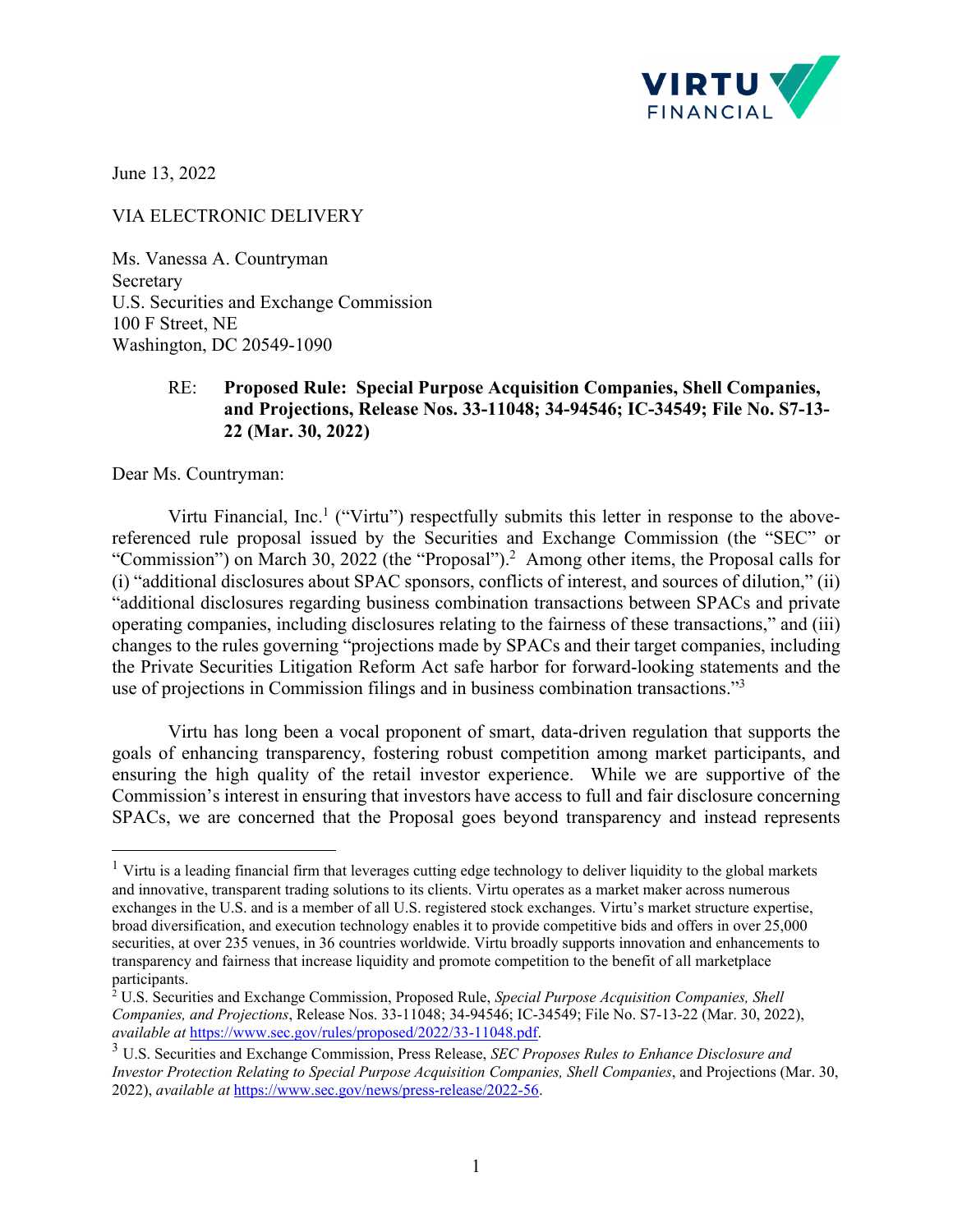

another attempt by the Commission to insert itself into the investment decision-making process of everyday retail investors by picking and choosing which routes companies use for capital formation are good or bad for investors.

Congress did not intend for the SEC to be a merit-based regulator. Instead, the securities laws vest the Commission with a responsibility to ensure that investors have access to information and data that allow them to make well-informed investment decisions. The Proposal goes well beyond that, in essence asserting that SPACS are "bad" and traditional IPOs are good and threatens to overregulate SPACs to such a degree that they will no longer be viable vehicles for companies to access the public markets. This is especially concerning because SPACs have proven to be a critical alternative route to capital formation in the face of a significant decline in the number of traditional IPOs and direct listings in the two decades since the adoption of the Sarbanes-Oxley Act, which imposed significant new costs and burdens on companies. For context, according to data from researchers at the University of Florida, the number of initial public offerings since 2001 decreased 61% to 2,569 from 6,519 in the prior 20 years.<sup>4</sup>

We strongly agree with Commissioner Peirce who eloquently observed in her dissenting statement:

"Underlying this proposal may be a concern that the SPAC boom is producing public companies that are not good for investors. **It is not our place to decide that SPACs are good or bad**. By arming investors with enhanced disclosure, we empower them to decide whether a particular SPAC is a good investment. SPAC sponsors, under the light of enhanced disclosure, might decide they need to offer more favorable terms to investors. **In other words, we need to do the disclosure work and let the markets sort out whether and if substantive changes are needed in the SPAC and de-SPAC process**. Some of those changes already may be happening under the existing disclosure regime."<sup>5</sup> (emphasis added)

We also agree with Commissioner Peirce's observation that, as with other recent rule proposals, the SEC has not done an adequate job of evaluating the potential impact of the changes on the marketplace. Since 2019, SPACs have experienced unprecedented growth as a method for companies to access the public markets. In 2019, SPACs represented only six percent of public offerings. That percentage rose to 26 percent in 2020, and 63 percent in  $2021$ .<sup>6</sup> Although the number of SPACs has leveled off in 2022, it is evident that the landscape of the IPO marketplace has changed dramatically in just a few short years. The Proposal, however, fails to adequately assess the impact that additional, burdensome regulations could have on SPACs, nor the

<sup>4</sup> Professor Jay R. Ritter, College of Business, University of Florida, *Initial Public Offerings: Updated Statistics* at p. 3 (June 6, 2022), *available at* https://site.warrington.ufl.edu/ritter/files/IPO-Statistics.pdf.

<sup>5</sup> SEC Commissioner Hester Peirce, *Damning and Deeming: Dissenting Statement on Shell Companies, Projections, and SPACs Proposal* (Mar. 30, 2022), *available at* https://www.sec.gov/news/statement/peirce-statement-spac $proposal-033022$ .

White & Case, *US De-SPAC & SPAC Data & Statistics Roundup* at p. 4 (Q1 2022), *available at* https://www.whitecase.com/sites/default/files/2022-05/us-spac-de-spac-data-statistics-round-up-web-v4.pdf.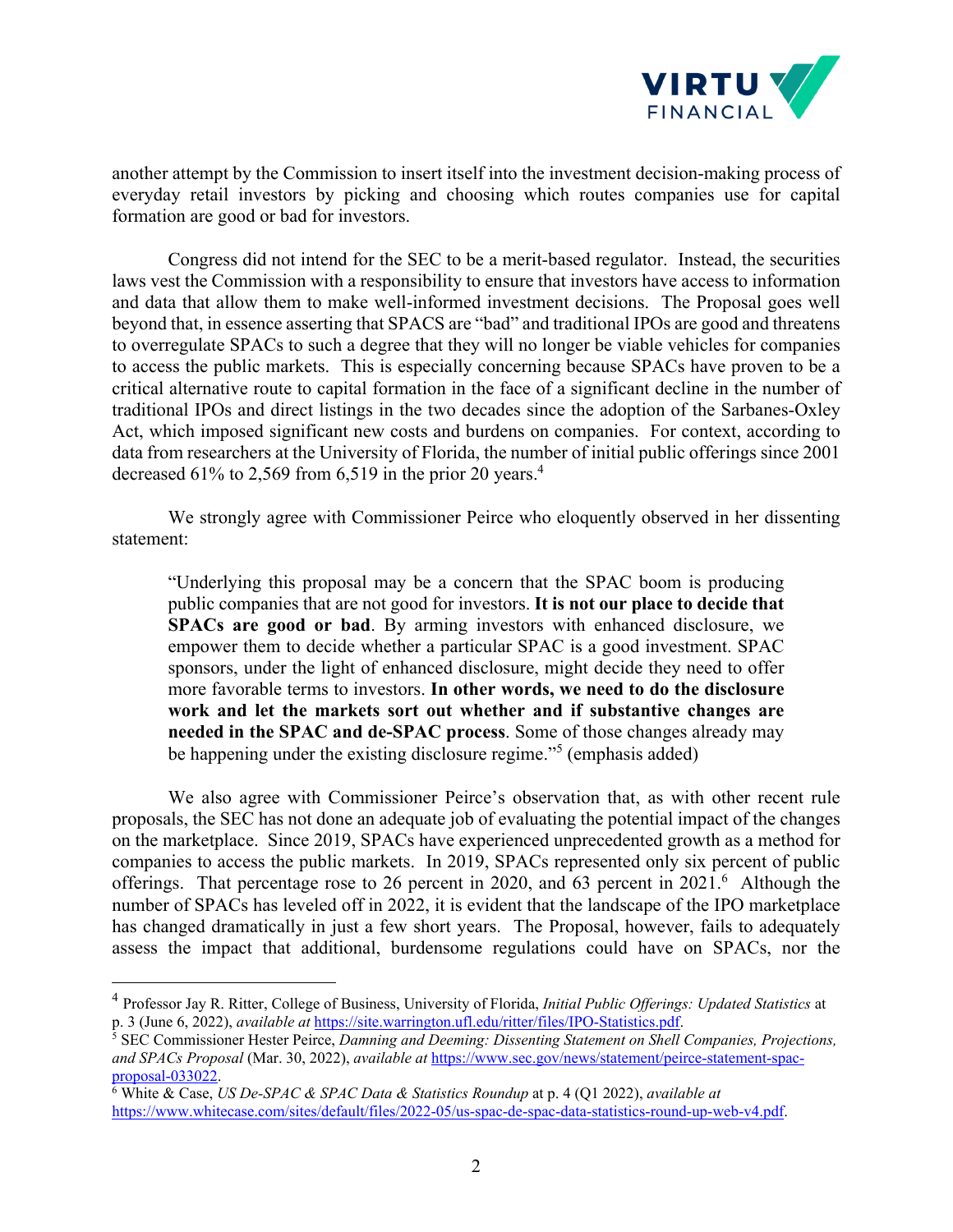

corresponding impact it could have on traditional IPOs or direct listings. As Commissioner Peirce noted, the Proposal "**does not adequately account for the potential cost of damming up the SPAC river.**"<sup>7</sup> (emphasis added)

We question whether the Commission has conducted a sufficient analysis of the impact that new and additional burdens could have on the ability of companies to access the public marketplace, and we respectfully submit that, instead of seeking to advance to a final rule, the Commission should undertake a much more thorough review of market structure considerations related to SPACs, IPOs, and direct listings. To that end, we recommend that the Commission convert the Proposal to a "concept release" (or at least treat it as such) that would assist the SEC in determining whether further rulemaking is warranted. Armed with the robust information and data that the Proposal's comment file is certain to generate, the Commission would be much better equipped to determine whether there is a market failure that needs to be addressed and, if so, to issue a new proposal that is narrowly tailored and targeted squarely to achieve the desired benefits necessary to address any specific market structure deficiencies under the existing framework.

\* \* \*

<sup>7</sup> *Supra* n. 5.